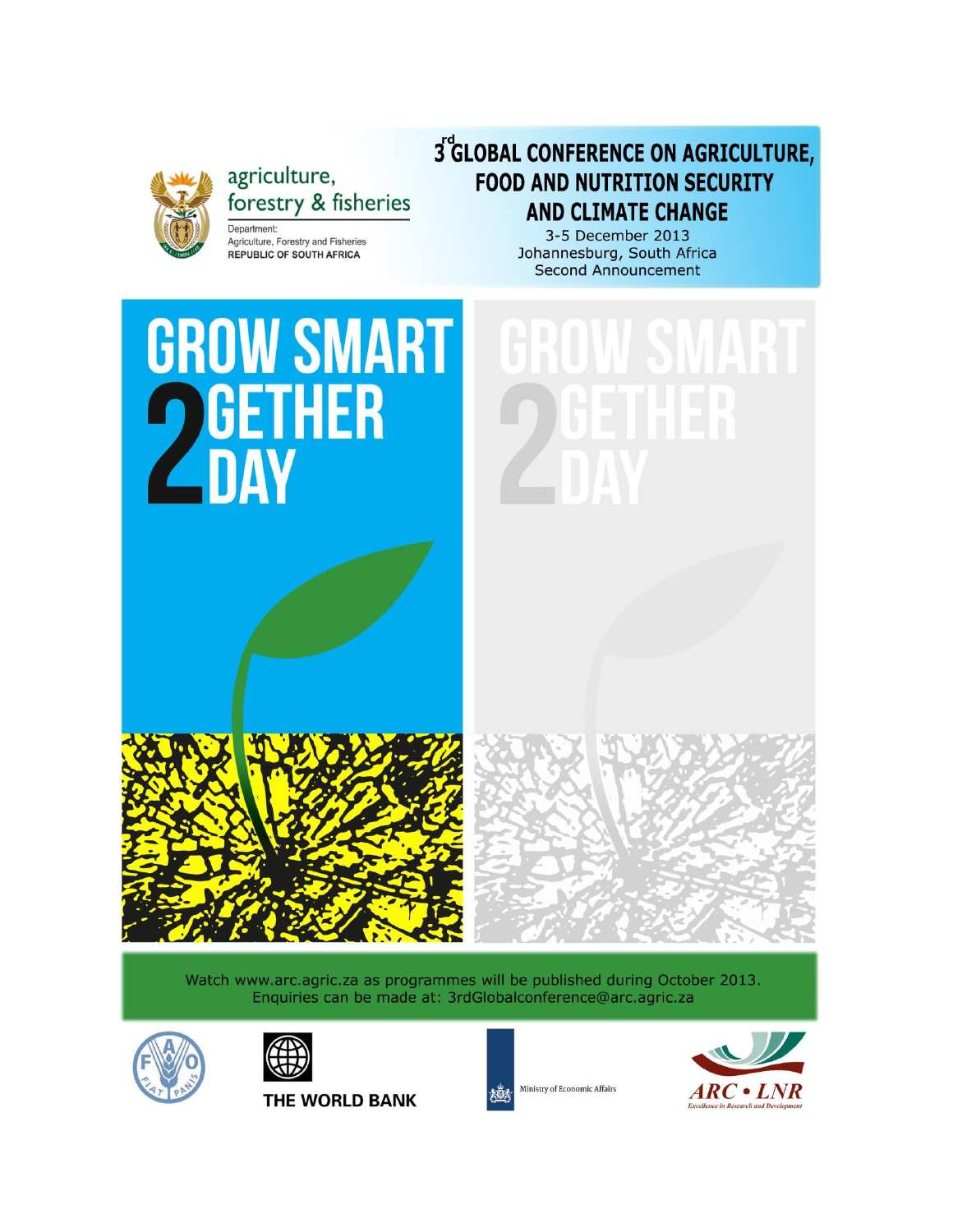### *Introduction*

The 3<sup>rd</sup> Global Conference on Agriculture, Food and Nutrition Security and Climate Change will be held from 3 to 5 December 2013 in Johannesburg, South Africa and will include high-level discussions on a Climate Smart Agriculture Alliance. The Conference is organized by the governments of the Republic of South Africa, the Netherlands, and in collaboration with other partners, including FAO and the World Bank. The 3rd Global Conference in South Africa will provide the platform for global leaders; practitioners; scientists; farmers; organized agriculture; civil society; the private sector; and NGOs to discuss and share experiences on successes, and to deliberate the challenges and threats to food and nutrition security under the impact of climate change.

#### *The purpose of the Conference is to:*

- Promote a Climate Smart Agriculture Alliance;
- Share knowledge, information and good practices among public, private and civil society stakeholders;
- Promote the mainstreaming and up-scaling of climate-smart agriculture within the broader development goals;
- Facilitate the implementation of concrete actions linking agriculture-related investments, policies, and measures with the transition to climate – smart agriculture ;
- Build global partnerships for resilience of agriculture, forestry and fisheries to climate change;
- Promote the application of scientific solutions, information and policies conducive to increased and sustainable agricultural production yields, productivity and sustainable development;
- Explore and share knowledge and responses of agriculture to climate change with emphasis on climate-smart agriculture; low carbon farming practices; conservation and new technological approaches conducive to productivity, adaptation and mitigation;

## *Background*

The first Global Conference on Agriculture, Food Security, and Climate Change was held in The Hague, Oct. 31 - Nov. 5, 2010. The conference, organized by the government of the Netherlands in close cooperation with the governments of Ethiopia, Mexico, New Zealand, Norway, and Vietnam, the World Bank, and the FAO, was the first global conference of its kind to bring together the agendas of agriculture, food security and climate change. Participants hailed from 80 countries including 60 government ministers, as well as representatives of international and regional organizations, civil society, the private sector, farmers' organizations and the scientific community. The meeting at The Hague, the Netherlands, was informed by a preparatory meeting focusing on Africa that was organized by the African Union Commission and the government of Ethiopia in September 2010.

The Conference sought to mobilize action for achieving climate-smart agriculture as a means to enhance sustainable productivity and incomes, resilience to climate change and carbon sequestration. The Conference emphasized the need for scaled-up action and called upon partners to implement and further develop the roadmap, individually and collectively within a broad informal set of partnerships between all stakeholders.

In September 2012, the second Global Conference on Agriculture, Food Security and Climate Change was held in Viet Nam, where agriculture ministers called for utilization of climate-smart agricultural practices to sustainably increase agricultural productivity and build resilience to environmental pressures while simultaneously assisting farmers adapt to climate change while reducing greenhouse gas (GHG) emissions. The objectives of the conference were to share leadership perspectives, explore